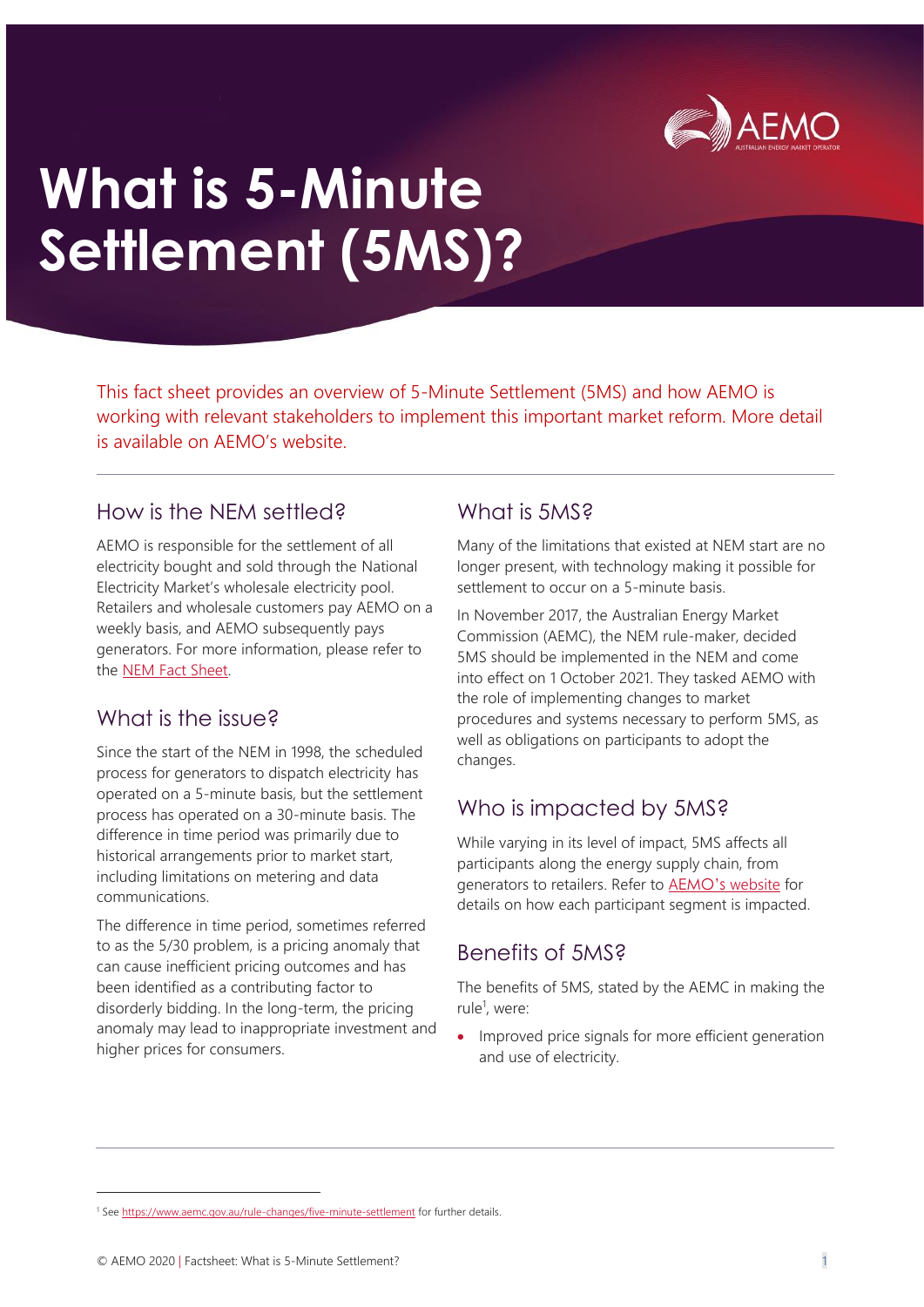- Improved price signals for more efficient investment in capacity and demand response technologies to balance supply and demand.
- Improved bidding incentives.

# What will change as a result of 5MS?

5MS requires changes to metering, settlement, prudentials, and bidding processes, as well as electricity retail and wholesale market systems. Implications include:

#### **Metering**

- Central systems' acceptance of 5-minute metering data from the market.
- Adjusting some groups of interval meters to deliver data at 5-minute intervals.
- Controlled Load Profile (CLP) and Net System Load Profile (NSLP) change from 30-minute to 5-minute.

#### Settlement Calculation

- Profiling algorithms introduced to derive 5-minute energy data.
- Transactions will need to be calculated for each 5-minute period.
- Settlement estimation will calculate energy transactions for every 5-minute period.
- Inter-regional and intra-regional residue will be calculated on a 5-minute basis.
- A number of non-energy transactions, such as market ancillary services (i.e. FCAS) and compensation recovery, will be completed using 5-minute energy volumes.

#### Dispatch and Market Information

- Daily bidding intervals to increase from 48 to 288. AEMO will create new data structures to receive, use and store 5-minute bids and offers.
- 30-minute pre-dispatch and PASA processes that use bid information will be provided with 5-minute data.
- Market participant systems will need to be updated to submit and receive confirmations of 5-minute bid and offer data.
- AEMO will publish 5-minute data.

## How is 5MS being implemented?

AEMO is responsible for implementing 5MS. Through AEMO's dedicated 5MS program, AEMO has updated market procedures, systems and is in the process of facilitating an efficient transition to the new 5MS rule by working closely with industry members via working groups and forums.

The working groups and forums enable AEMO's 5MS Program to consult and engage industry members to help them prepare for the 5MS rule changes on 1 October 2021. They also provide members with an opportunity to discuss and contribute feedback and ideas that help shape program decisions and outcomes.

Outside of the working groups and forums, there are a range of communication channels that are available to all stakeholders. These include:

- 5MS website
- Monthly (newsletter style) program updates
- General information sessions
- News articles

| Engagement method                        | Purpose                                                                       |
|------------------------------------------|-------------------------------------------------------------------------------|
| Forums, working groups, and focus groups | Program co-ordination, information-sharing, procedure, and system development |
| One-on-one meetings                      | In-depth and confidential discussions with participants                       |
| Information sessions                     | General information on the program, open to all                               |
| Targeted briefing sessions               | Subject-specific briefings                                                    |
| Email updates                            | Monthly information on current events                                         |
| Website                                  | General program information and repository                                    |

#### **5-Minute Settlement engagement structure**